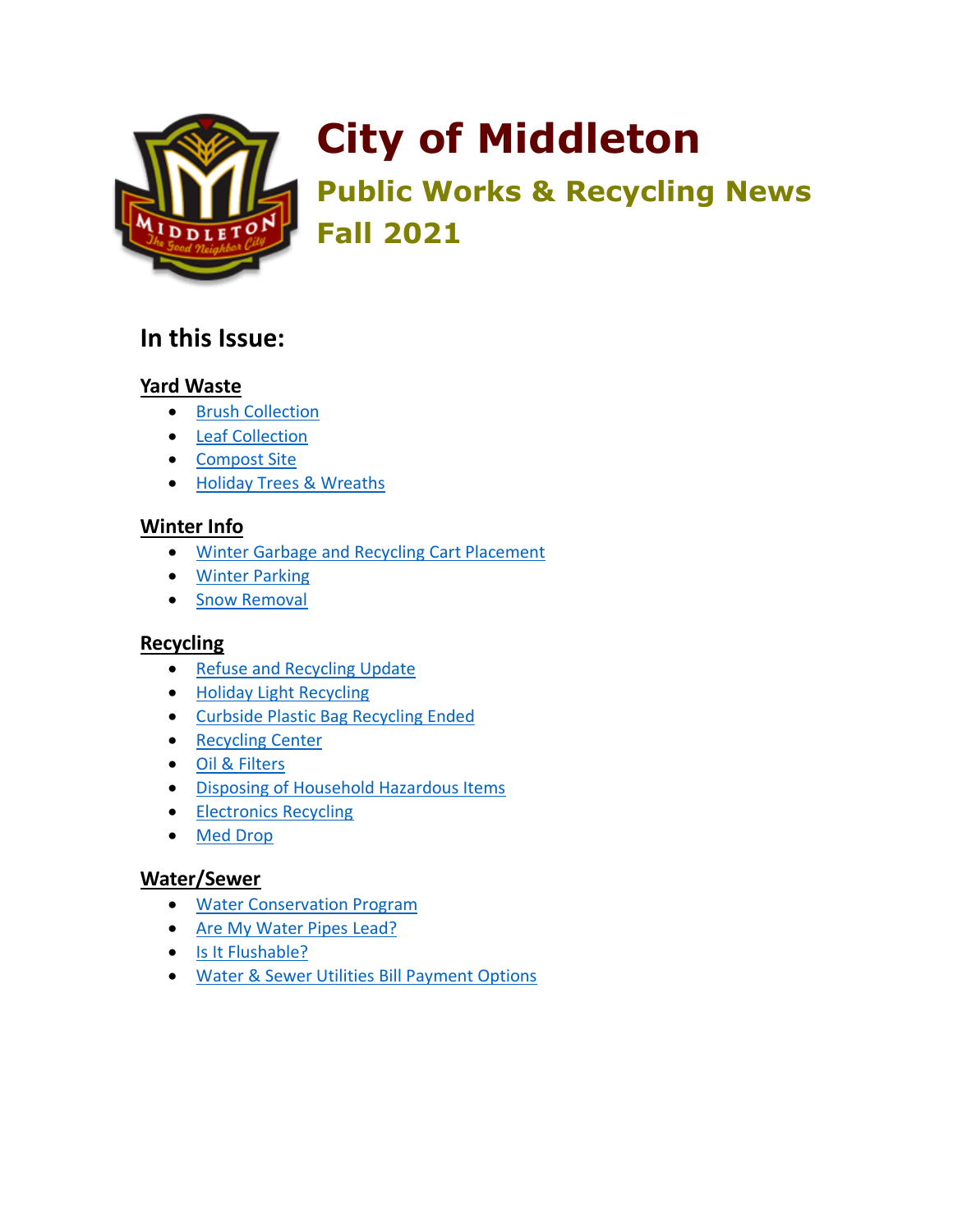#### <span id="page-1-0"></span>**Brush Collection – Last Collection in October**

Curbside collection of brush is provided **once a month from April through October**. Brush is not collected from November through March. If you have brush or branches after your last scheduled curbside collection, you may take it to the [MRD Compost Facility](https://www.cityofmiddleton.us/358/Compost) at 5211 CTH Q, which is open April through November.

Special collections may be made in response to storm events. Please see the [Brush Program](https://www.cityofmiddleton.us/359/Brush) web page for the current policy, as well as a complete description of rules and an alternative to curbside collection.

#### **Brush Collection Rules:**

- Limbs or branches must not exceed 6" in diameter.
- Place brush in an orderly fashion parallel to the curb, with all cut ends pointing to the right as you face the street.
- Avoid conflicts with trees, poles, hydrants, mailboxes, parked cars, and other obstructions.
- Remove all metal, roots and dirt.
- Keep brush segregated from garbage, leaves and garden waste.
- Brush trimmed by contractors **WILL NOT** be collected.
- Brush mixed with leaves **WILL NOT** be collected.

| If you live:                                    | Place your brush at curb by<br>$7:00$ a.m. on: |                                                                                              |
|-------------------------------------------------|------------------------------------------------|----------------------------------------------------------------------------------------------|
| South of University Ave.<br>West of Park St.    | 1st Monday of the Month                        | 3rd<br>4th<br>Monday<br>onday<br>University<br>Ave.<br>l st<br>U)<br>2nd<br>Monday<br>Mondav |
| South of University Ave.<br>East of Park St.    | 2nd Monday of the Month                        |                                                                                              |
| North of University Ave.<br>West of Allen Blvd. | 3rd Monday of the Month                        |                                                                                              |
| North of University Ave.<br>East of Allen Blvd. | 4th Monday of the Month                        |                                                                                              |

Note: Collection is done throughout the week, not necessarily on Monday. If Monday is a holiday, place brush at curb by 7:00 a.m. Tuesday.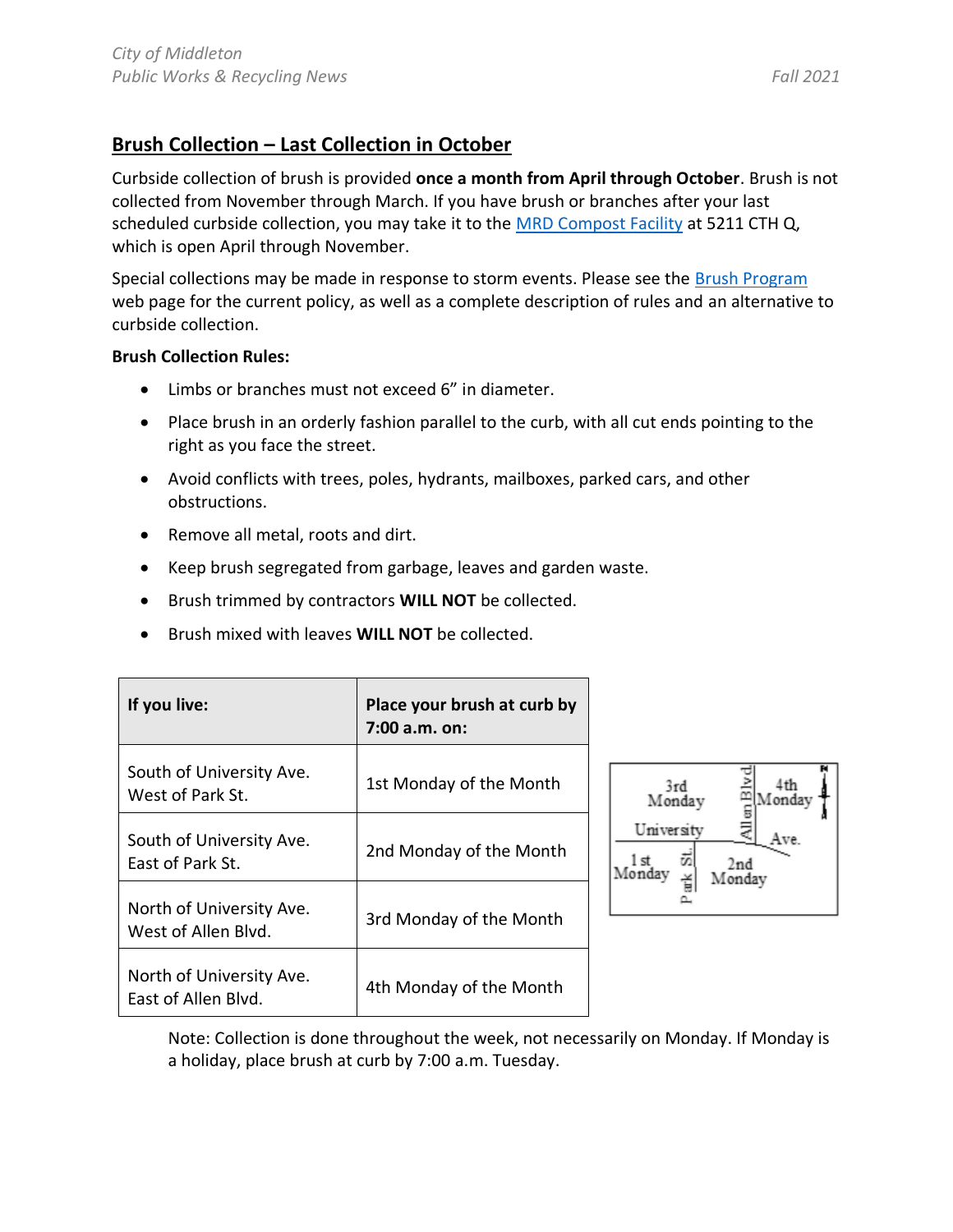### <span id="page-2-0"></span>**Leaf Collection**

Curbside collection of leaves and yard waste will begin in October and continue through November, weather permitting. Please see the [Leaves and Garden Waste](https://www.cityofmiddleton.us/360/Leaves-and-Garden-Waste) web page for:

- The current [Leaf and Yard Waste Collection Policy.](https://cityofmiddleton.us/DocumentCenter/View/145)
- A complete description of rules and alternative options.
- Updates of leaf collection progress.

**Please do not cover leaf windrows with tarps**. Our crew will provide a reminder tag on tarps they see. In the past, we've had equipment damaged from inadvertently vacuuming up heavy materials intended to hold the tarps down (bricks, rocks, firewood, etc.) that worked their way off of the tarp and into the leaves. Those large materials can get sucked into the equipment, causing expensive damage and extended down-time.

Collection of leaves in fall requires a lot of work to be done in a very short time. Your cooperation in making leaf collection efficient is both needed and appreciated. Please help us get the City ready for winter.

#### **Leaf Collection Rules:**

- Pile leaves on grass areas along the curb, but **not in the street or gutter**.
- Do not pile leaves around trees, posts, hydrants, mailboxes, rocks, firewood or brush.
- Do not park a vehicle in front of leaf piles.
- Leaves in bags or containers, or covered with a tarp, **WILL NOT** be collected.
- Leaves mixed with brush **WILL NOT** be collected.

#### **Compost Site**

<span id="page-2-1"></span>Through November, residents may drop off yard waste at the MRD compost site, 5211 CTH Q. See the [Compost](https://www.cityofmiddleton.us/358/Compost) web page for hours and rules. The site is operated by Purple Cow Organics. Compost material is not available to the public. If you have any questions call: 608-831-0349.

#### <span id="page-2-2"></span>**Holiday Trees & Wreaths**

The City will collect & chip holiday trees during the month of January on an as-needed basis, as crew time and weather permit. All tinsel, decorations, lights, tree stands, etc. must be removed.

#### **Trees placed in plastic bags, covered in snow, or frozen to the ground will not be collected.**

Wreaths should be discarded in the brown trash cart. The wire holding boughs together cannot be chipped or mulched. As an alternative, residents may take their wreaths apart, recycle the metal, and set out the wood twigs for yard waste collection in spring.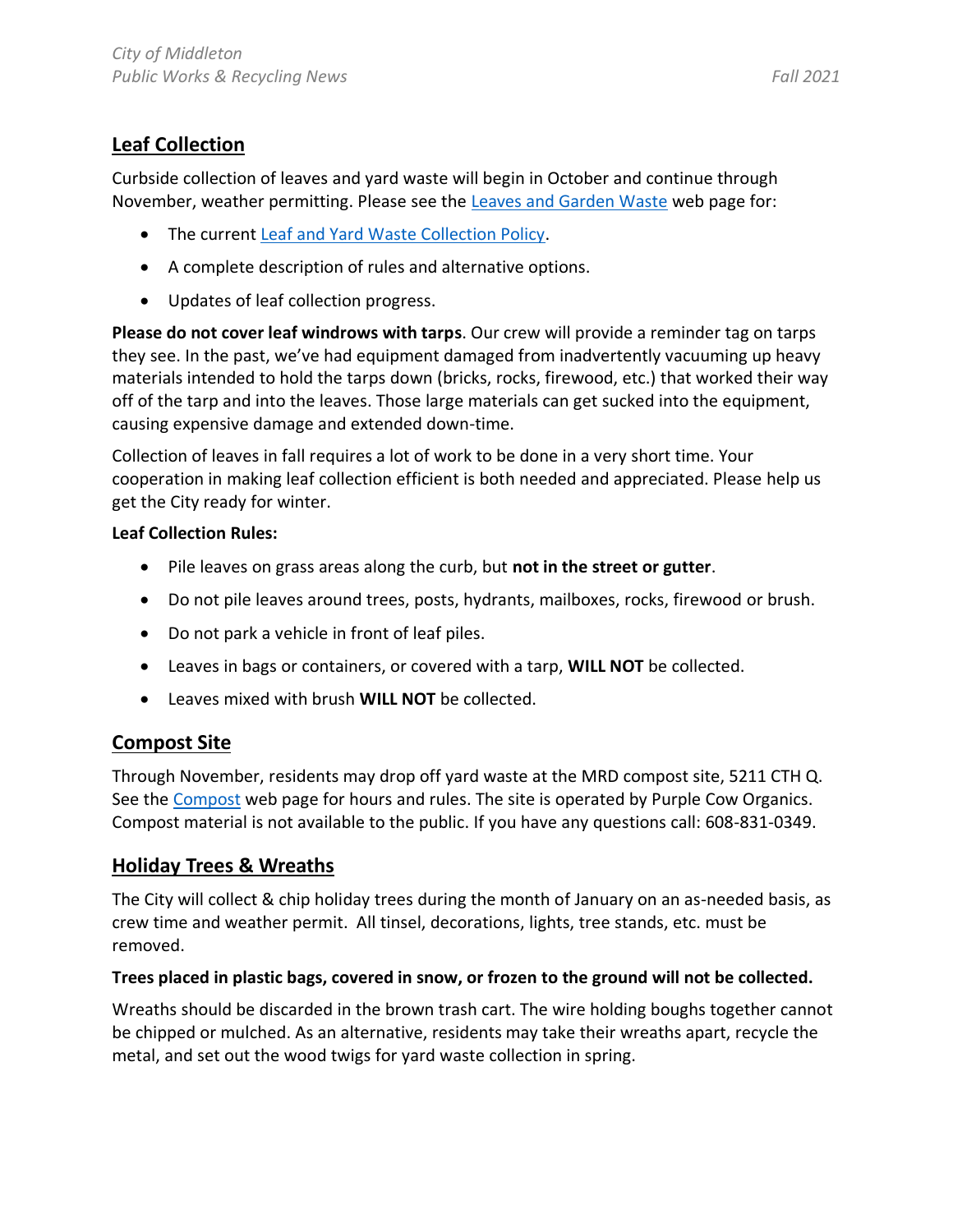#### <span id="page-3-0"></span>**Winter Garbage & Recycling Cart Placement**

With winter weather approaching, it's time to plan for the placement of garbage and recycling carts during the next few months. While many residents can continue to set their carts in their driveway apron, some will want instead to clear snow from the terrace next to the driveway to make carts accessible for the collection trucks. This will be easiest if begun with the first snowfall. When planning for you cart placement, please remember:

- Place carts with at least 4 feet of clearance on the sides so mechanical arms can get to them.
- Do not place carts on a snowbank or more than 2 feet behind the curb, or the mechanical arm may not be able to reach them.
- **DO NOT PLACE CARTS IN THE STREET**, as that presents a hazard to drivers and bicyclists and interferes with parking, storm drainage, snow plowing and street sweeping.

Please also remember that if severe weather prohibits trash and recycling collection, the pickup day will be delayed by one day for all residential pick-ups during the rest of that week.

### <span id="page-3-1"></span>**Winter Parking – Nov. 15 to March 15**

Cold weather and snow will soon be upon us. City Ordinances require alternate side parking during the winter season, regardless of snowfall. Between the hours of 1:00 am and 7:00 am, all vehicles parked on the street must be on the even numbered side on even numbered days, and on the odd numbered side on odd numbered days. Alternate side parking is not applicable on streets with parking limited to one side.

#### <span id="page-3-2"></span>**Snow Removal**

Middleton ordinances require that the owner, occupant or person in charge of each building, structure or unoccupied lot in the City fronting or abutting a street shall remove snow and ice from the sidewalk, including handicap ramps adjacent to such building, structure or unoccupied lot as well as from any fire hydrant upon or directly adjacent to the property to a point no higher than four (4) inches below the lowest outlet hydrant cap.

The snow and/or ice must be removed from the entire width of the sidewalk and handicap ramps and from fire hydrants.

No accumulation of snow or ice may be permitted to remain for longer than 24 hours regardless of the source of the snow or ice. If ice cannot be removed immediately, it shall be sprinkled with salt, sand or combination thereof until it can be removed. You can also help by shoveling out your mailbox and areas for your trash and recycling carts.

**It is unlawful to plow, shovel or throw snow into the street.**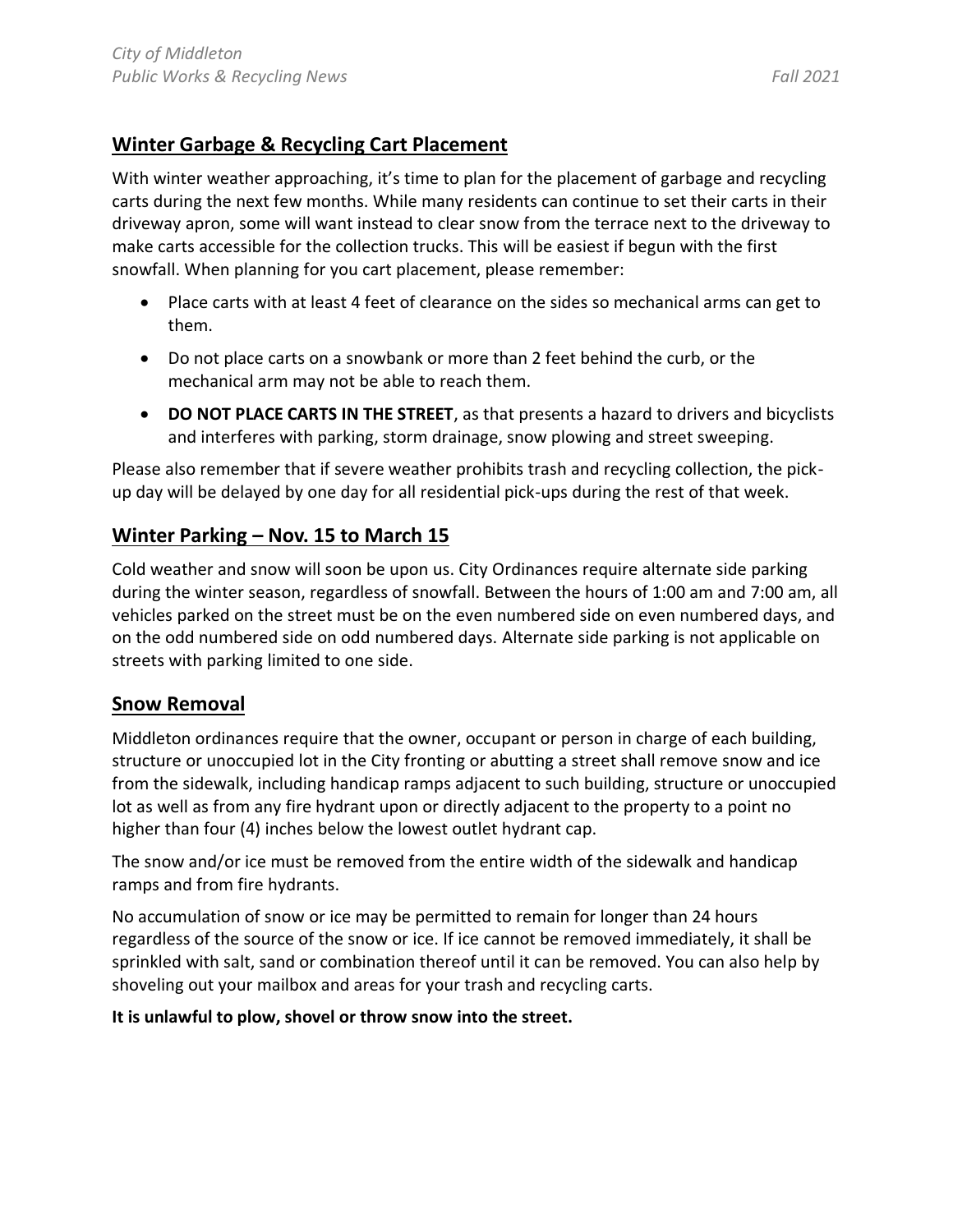#### <span id="page-4-0"></span>**Refuse and Recycling Update**

Pellitteri wants to help us keep costs down for collecting recyclable materials, but they need our help. **Improperly placed recyclables will be tagged and not collected.** Please see [Pellitteri's](https://wi-middleton2.civicplus.com/DocumentCenter/View/6142/Notice--Properly-Preparing-Additional-Recyclables-2019)  [memo](https://wi-middleton2.civicplus.com/DocumentCenter/View/6142/Notice--Properly-Preparing-Additional-Recyclables-2019) on this topic, and review additional information on the [City's](https://cityofmiddleton.us/) and Pell[itteri's](https://www.pellitteri.com/pages/city-of-middleton) web sites for a list of recyclable materials and proper cart placement. If you have questions, please call Pellitteri at 608-257-4285.

# <span id="page-4-1"></span>**Holiday Light Recycling**

You may drop off your indoor & outdoor holiday lights for recycling at no cost during the months of November, December & January.

Available locations:

- Middleton Recycling Center…4330 Parmenter St…(Saturdays 8-Noon)
- Ace Hardware...2540 Allen Blvd...608-831-2535
- Wolff Kubly Ace Hardware...6305 University Ave…608-238-0251

*Questions? Contact Kelly Hilyard at 608-821-8362 or [khilyard@cityofmiddleton.us](mailto:khilyard@cityofmiddleton.us)*

### <span id="page-4-2"></span>**Curbside Plastic Bag Recycling Ended**

Effective 4/19/21, residents should no longer place plastic grocery bag bundles (bags of plastic bags) in their blue recycling carts. Plastic bags can still be recycled in other ways – including taking them to many local retailers, or to the [Middleton Recycling Center.](https://cityofmiddleton.us/recyclingcenter)

Alternative Options:

- Reuse your plastic bags in bathroom trash cans, etc.
- Bring reusable bags with you to the store to reduce the number of single-use bags.
- Use paper bags to reduce the number of plastic bags generated. Empty paper bags are recyclable in the curbside program. Please flatten and place in the cart like you would cardboard for paper recycling.

#### <span id="page-4-3"></span>**Recycling Center**

The Middleton Recycling Center is open year-round on Saturday mornings from 8 a.m. to noon and Wednesday evenings 5:30pm to 7:00pm June through September. The recycling center is located at 4330 Parmenter Street at the Municipal Operations Center. Please see the [Recycling](https://cityofmiddleton.us/183/Recycling) website for special rules in place during the COVID-19 pandemic.

City of Middleton residents can drop off scrap metals, electronics, block Styrofoam #6, large cardboard, clean wood, textiles, oil and oil filters, durable medical equipment, and small items like eyeglasses, batteries, books, cell phones/iPods/digital cameras, and more for recycling!

For specific information about items that will be collected (and fees for recycling, if applicable) at the [Middleton Recycling Center,](https://cityofmiddleton.us/recyclingcenter) please call 821-8390 ahead of time, or visit the [City Website](https://cityofmiddleton.us/) for more information.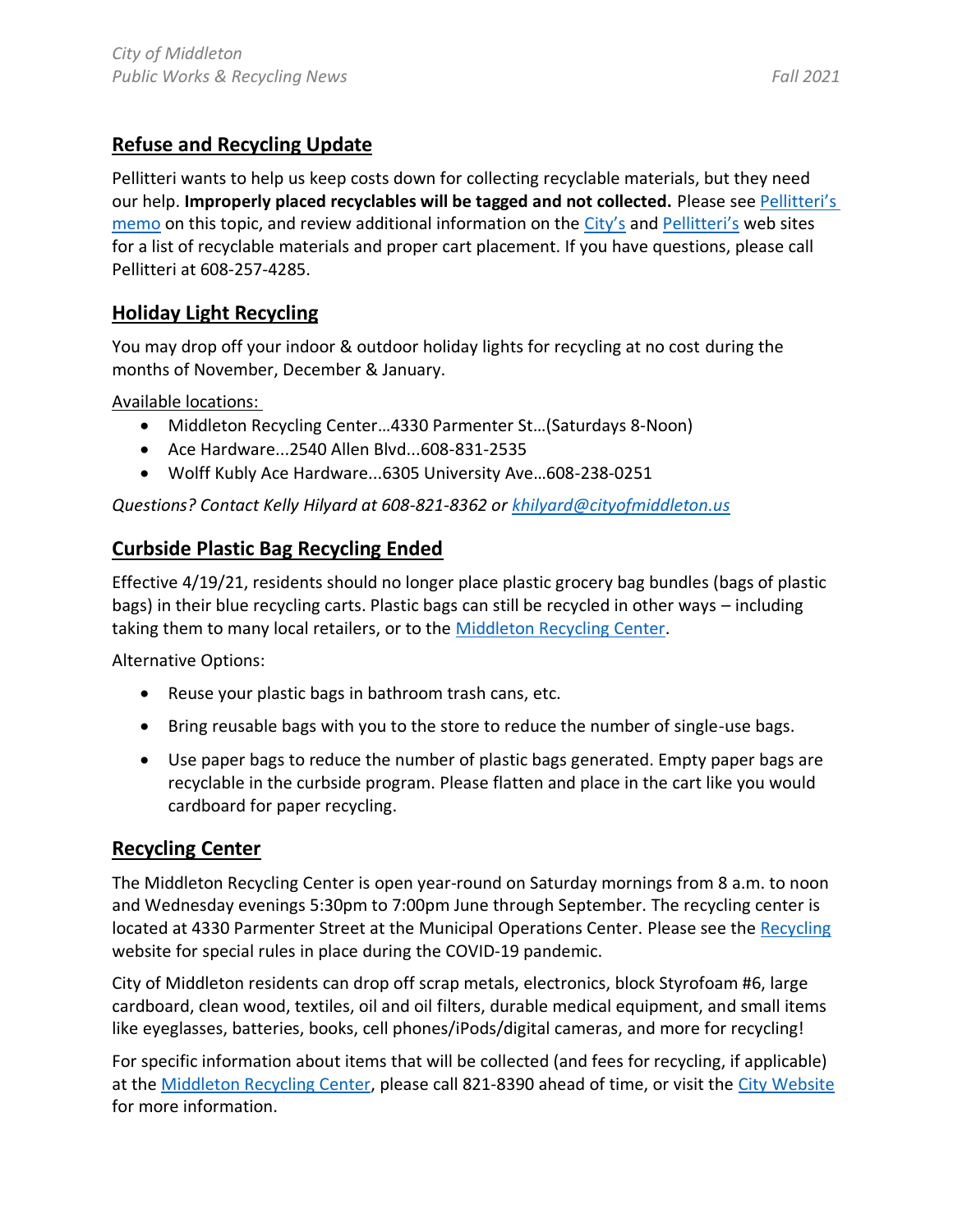# <span id="page-5-0"></span>**Oil & Filters**

Used Oil and Oil Filters can be dropped off for recycling at the Municipal Operations Center in the shed just outside of the recycling center. The oil drop-off site is open for public use at all times.

#### <span id="page-5-1"></span>**Disposing of Household Hazardous Items**

Dane County Clean Sweep accepts many household hazardous items, including paint. The facility is at the landfill on USH 12, across from Yahara Hills Golf Course.

See the County website [\(www.danecountycleansweep.com\)](http://www.danecountycleansweep.com/) for location, hours, materials accepted and charges. Remember to bring proof of Dane County residency.

### <span id="page-5-2"></span>**Electronics Recycling**

E-waste is one of the fastest growing parts of municipal solid waste worldwide. People have more electronic devices than they did in the past and they are replacing them at an ever-faster rate. Electronics contain valuable reusable materials, including plastics, metals and glass. Recycling or reusing these materials lessens environmental impacts and economic costs by reducing the need for virgin materials in new products.

Electronics also contain harmful materials, including lead, mercury, cadmium, chromium, and other heavy metals and chemical flame retardants. When improperly handled or disposed of, these chemicals can pollute our soil and water and impact human health.

The following items are banned from landfills in Wisconsin and should be recycled:

- Televisions
- Computers (desktop, laptop, netbook, and tablet computers)
- Desktop printers (including those that can scan, fax and/or copy)
- Computer monitors
- Computer accessories (including mice, keyboards and speakers)
- DVD players, VCR's and DVR's
- Fax machines
- Cell phones

Many electronics recyclers will also accept other types of electronics like stereo equipment, mp3 players, digital cameras and other hand-held devices. Check th[e Middleton Recycling](https://www.cityofmiddleton.us/420/Recycling-Center)  [Center](https://www.cityofmiddleton.us/420/Recycling-Center) web page for a full list of what's accepted there, and review other donation/recycling options in the "Electronics" section of the City of Middleton [Trash & Recycling Guide.](http://www.cityofmiddleton.us/DocumentCenter/View/8)

To see what happens when electronics are recycled, watch the video "What happens When I E-Cycle" at [dnr.wi.gov,](https://dnr.wisconsin.gov/topic/Ecycle) search "ecycle".

#### <span id="page-5-3"></span>**Med Drop**

A **24 hour drop box** is available in the lobby of the Middleton Police Dept, 7341 Donna Dr.

Please empty pills into plastic sealed bags & recycle the pill bottles. If you are dropping off liquids or creams, they should remain in the original container, but placed in a sealed bag to avoid spillage. For more information, please visit the City's website at: [www.middletonpd.com/meddrop.htm.](http://www.middletonpd.com/meddrop.htm)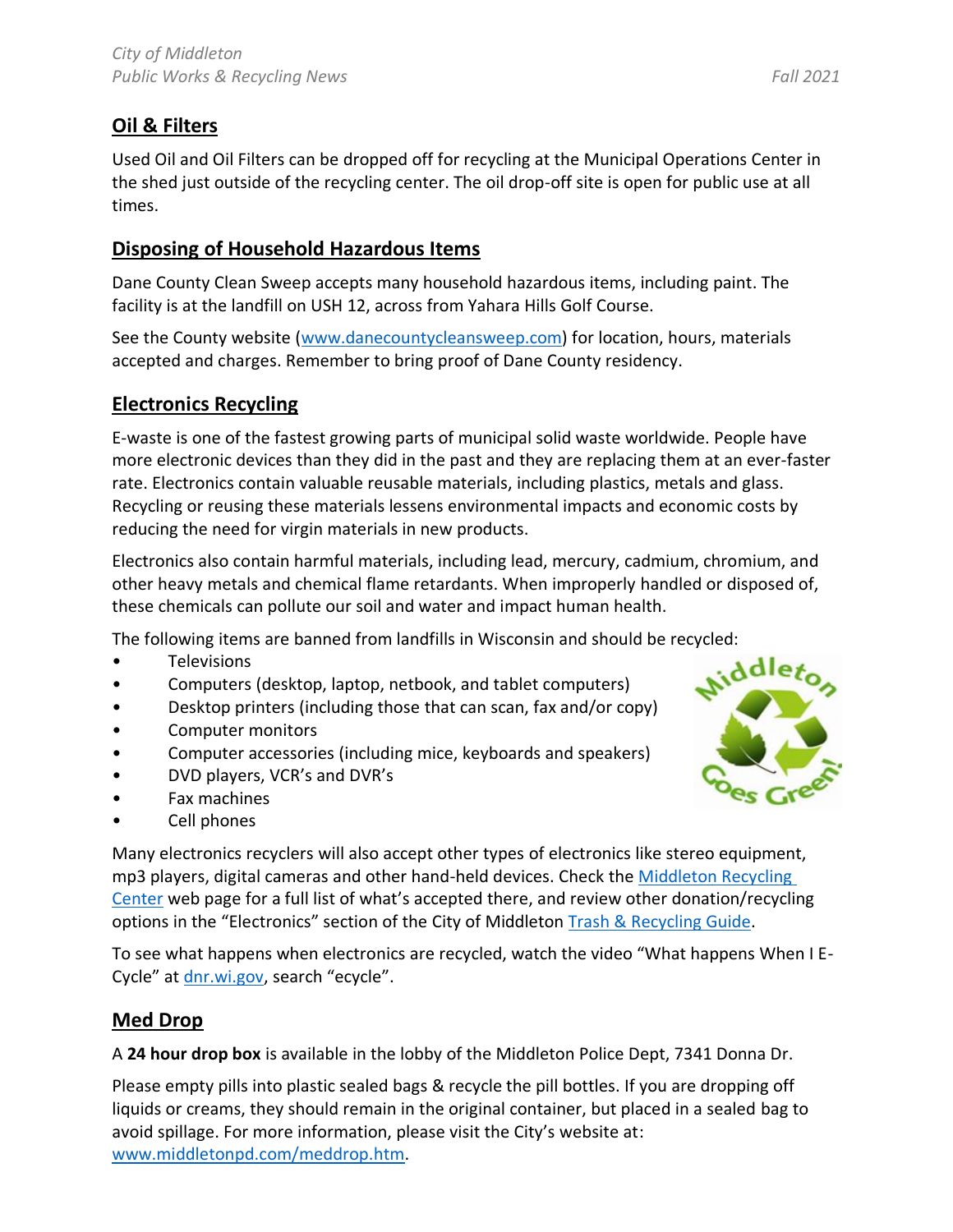#### <span id="page-6-0"></span>**Water Conservation Program**

Beginning July 1, 2015, the Middleton Water Utility began offering water conservation programs. The funding for the programs was approved by the Public Service Commission of Wisconsin and is intended to reduce water usage City-wide as outlined in the Middleton Sustainable City Plan. The plan outlines goals and action steps for decreasing the gallons of groundwater pumped.

[Residential](http://www.ci.middleton.wi.us/370/Residential-Water-Conservation-Program) (\$100 rebate for installation of high efficiency toilet)

[Commercial](http://www.ci.middleton.wi.us/371/Commercial-Water-Conservation-Program) (rebates for toilets, spray valves, or water audit)

### <span id="page-6-1"></span>**Quick check if water pipes are made of Brass, Copper, Galvanized Steel, or Lead**

**Brass Water Pipes**: Scraping brass will reveal a shiny yellow color. The pipe will not attract a magnet. Pipe fittings are mostly threaded but some are soldered. Note that some brass water piping may contain lead in the brass alloy.

**Copper Pipes**: May range in color from shiny copper color to black depending on age, location, hot or cold water use, and other conditions. Copper will not attract a magnet.

**Galvanized Steel Pipes**: Scraping a galvanized iron pipe will reveal a shiny silver-white color, similar to lead. Unlike lead pipes, steel pipes will attract a magnet and will often have threaded pipe fittings.

**Lead Pipes**: Scraping a lead pipe will reveal a shiny silver-white color and soft material. The pipe will not attract a magnet. Pipes terminate in a wider-diameter lead pipe joint that in turn may marry to a threaded nipple or adapter.

# <span id="page-6-2"></span>**Is it Flushable?**



What we put down our drains and toilets can negatively impact our environment, put our health at risk, and raise sewer rates. Items labeled "flushable" can still clog pipes, tangle pumps, and result in messy and costly sewer backups. Toilets are not [trashcans.](https://www.wwoa.org/files/2020/PSA%203.24.2020%20-%20ENEWS.jpg)

**There are only two items that we should ever flush:**

- **human waste**
- **toilet paper**

If you cannot avoid purchasing and using items that have been labeled "flushable," throw them away after use rather than putting them into our sewer system.

# <span id="page-6-3"></span>**Water & Sewer Utilities Bill Payment Options**

**Online**: Simply create an account at Payment Service Network through (PSN) on our City [Website.](https://cityofmiddleton.us/) When bills are ready for viewing, you will receive an email notification with a link to view your password protected account information. Payments can be made online through your checking or savings account, and viewed in your account the following day. Also available are paperless bills. All of these options can be done through your PSN account.